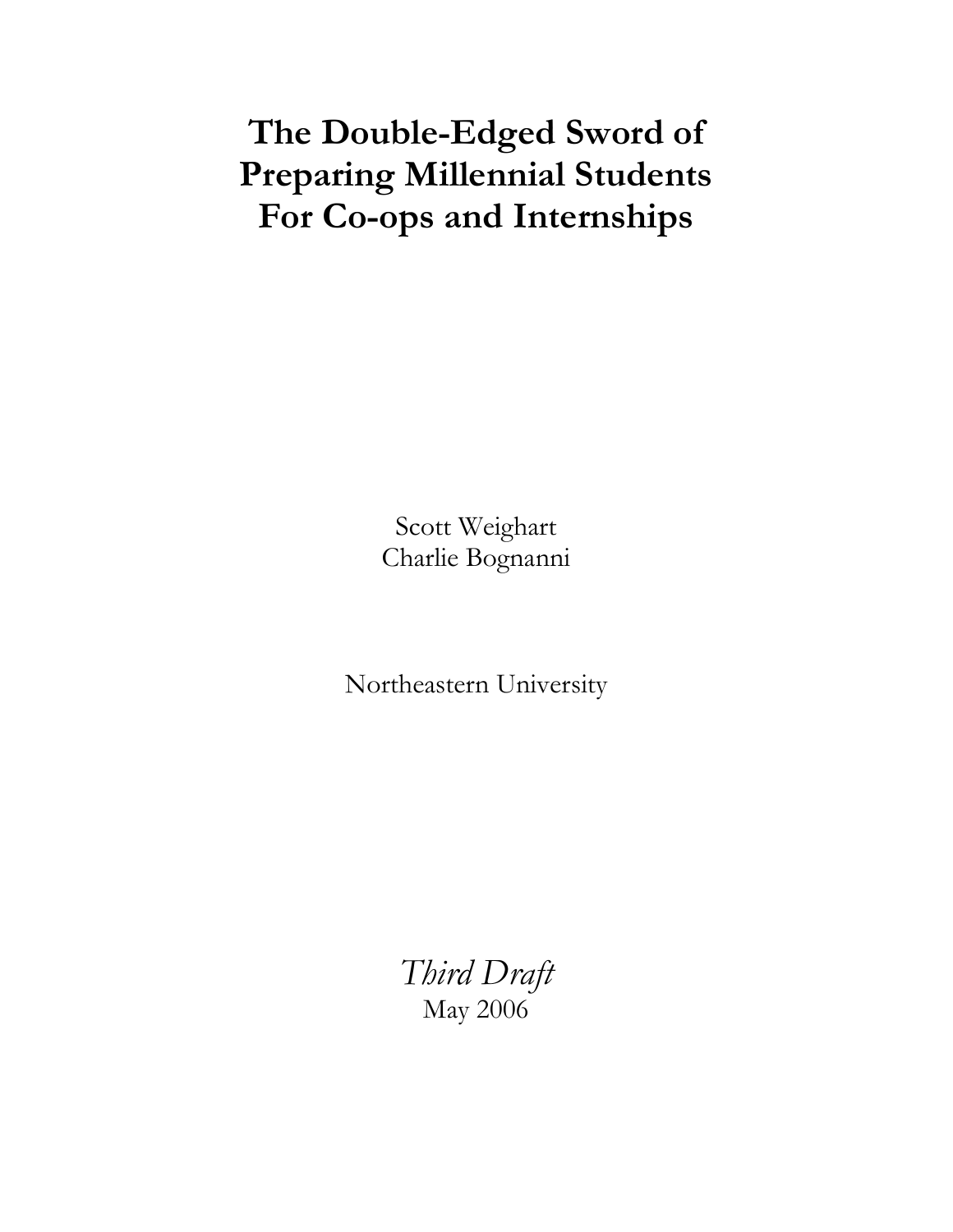## Changing Times at Northeastern University

The last decade has been an era of significant change at Northeastern University. We have undergone a conversion from quarters to semesters, and co-op coordinators have been relocated from a central location to the buildings that house their respective academic counterparts. We have continued our transition from what was primarily a commuter school to an institution that draws almost two-thirds of its student from out of state.

Most significantly, in an ongoing quest to become a US News and World Report' Top 100 university, our administrators have placed a great emphasis on attracting students with better high school grades and higher SAT scores. In 1995, the average combined SAT score for incoming freshman at Northeastern was 951. By the year 2000, it was 1128; in 2004, it was 1211.

In light of these developments, we were not surprised to see gradual but significant changes in the characteristics of the students we counseled in our roles on the cooperative education faculty. Working with undergraduate business students to prepare them for job experiences, we began to notice some developments that ranged from exciting to unsettling. University administrators were a bit giddy over our eyebrow-raising jumps in high school GPAs and SATs. Our College of Business Administration (CBA) dean at the time predicted that these students were at a whole different level and effectively would "place themselves."

The reality has been much more complicated than he or any of us imagined. Indeed, we now have students who sometimes amaze us with their ambitiousness and self-confidence, their ambitious goals and ability to reach them. Yet we also have seen some unpleasantly surprising trends:

- more students with highly unrealistic expectations for co-op
- an increased level of fickleness when it comes to jobs and job offers
- more high-maintenance parents—some of whom intervene inappropriately
- students who are more demanding of our time and responsiveness

Most interestingly, we have found that a large majority of these students don't "place themselves" by any means. In fact, they are generally more labor-intensive than their predecessors. They challenge us, and that has proved to be a mixed blessing. Our students today are fun, fascinating, interesting as well as sometimes frustrating and needy.

Yet our biggest mistake was to attribute these changes in our students as primarily caused by our evolving priorities as an institution. Although we now may be attracting students who have greater academic potential, we believe that the changes that we're seeing have less to do with Northeastern and more to do with generational changes that are drawing increased attention in the media. In short, we came to believe that our students reflected the transition in college-age students from representing Generation X to the so-called Millennial Generation. Looking to confirm this, we devised a survey for our CBA undergraduates to learn whether their values were consistent with this national trend… or whether students opting for a co-op program would diverge at all from this phenomenon. Before we get to that, though, let's consider the existing research on millennials.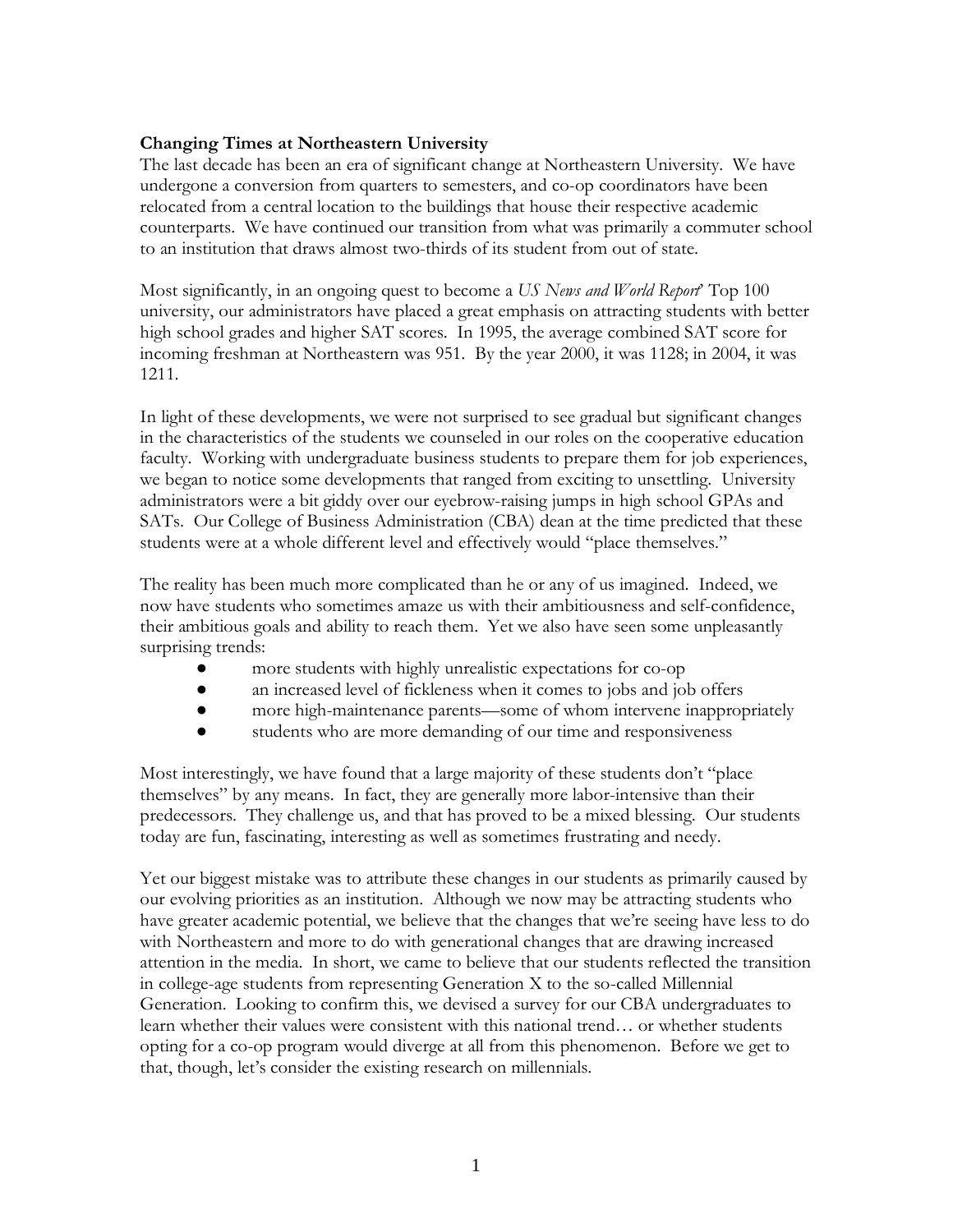## Defining And Understanding The Millennial Generation

Although the book is rather outdated at this point and is limited in its commentary on millenials as employees, Millennials Rising: The Next Great Generation (2000) by Neil Howe and William Strauss is a useful and entertaining book when it comes to understanding the forces behind generational changes.

The last Baby Boomers were born in 1964. Accordingly, only the most experienced co-op professionals worked with these individuals. In terms of admittedly sweeping generalizations, Baby Boomers have quite an array of characteristics: inner vision, creativity, ambitious, selfish, and judgmental are several mentioned by Howe and Strauss. Coming of age, boomers were more likely to be career-minded workaholics who demanded much of themselves and others.

With Baby Boomers as parents, Generation X reacted against many of these characteristics. With children devalued by parents who often were preoccupied with their careers, Xers emerged as more skeptical and sarcastic. Where did all that hard work get their parents? These children saw their parents get divorced at a higher rate in the late 1970s that at any other time in our history. These kids may have seen mom and/or dad work tons of overtime, only to get laid off during the recession in the early 1980s. As a result, the generation X mentality is more one of trusting yourself rather than organizations or authority figures. According to Howe and Strauss, they grew up "tough and self-reliant."

This trend changed dramatically in the 1980s. Following a decade which Howe and Strauss note was characterized by numerous "evil child" movies (i.e., *The Exorcist, Rosemary's Baby*), 1980s films—including She's Having A Baby, Three Men and a Baby, and Look Who's Talking reflected a culture that had come to celebrate children. More people started valuing worklife balance. More families began questioning whether both spouses could be engaged in highly intense jobs without having a negative impact on their children. Individual achievement began to seem less important.

Companies started increasing products, services—and marketing—geared toward children. We began seeing "Baby on Board" signs and hearing about soccer moms, and kids started getting prizes for just participating in sports and activities as opposed to being the best at them. Increasingly, parents stopped leaving their children to fend for themselves or "go out and play" and began scheduling their weeks with ballet, music lessons, gymnastics, swimming, and any number of other activities.

Inevitably, this kind of upbringing has been producing a very different kind of person:

"You might expect this new group of kids to be a bunch of techno-brats—as wowed by the Internet as Boomers are, as obsessed with making dot-com fortunes as the Gen Xers are, and generally spoiled and self-centered from a lifetime of pampering by parents made rich in the roaring '90's. You would be wrong. The Millennial teenager appears warm, confident, and upbeat, with little of the moral superiority that characterized the antiestablishment types of the 1960's" (Fortune, 2000). According to Howe and Strauss (2000) among others, Millennials are team-oriented, optimistic, practical, and trusting of authority and traditional institutions (Rollin, 1999; Collins, 2000; Howe & Strauss, 2000). Literature Review: Factors Affecting the Development of Generation X and Millennials, Denham & Gadbow)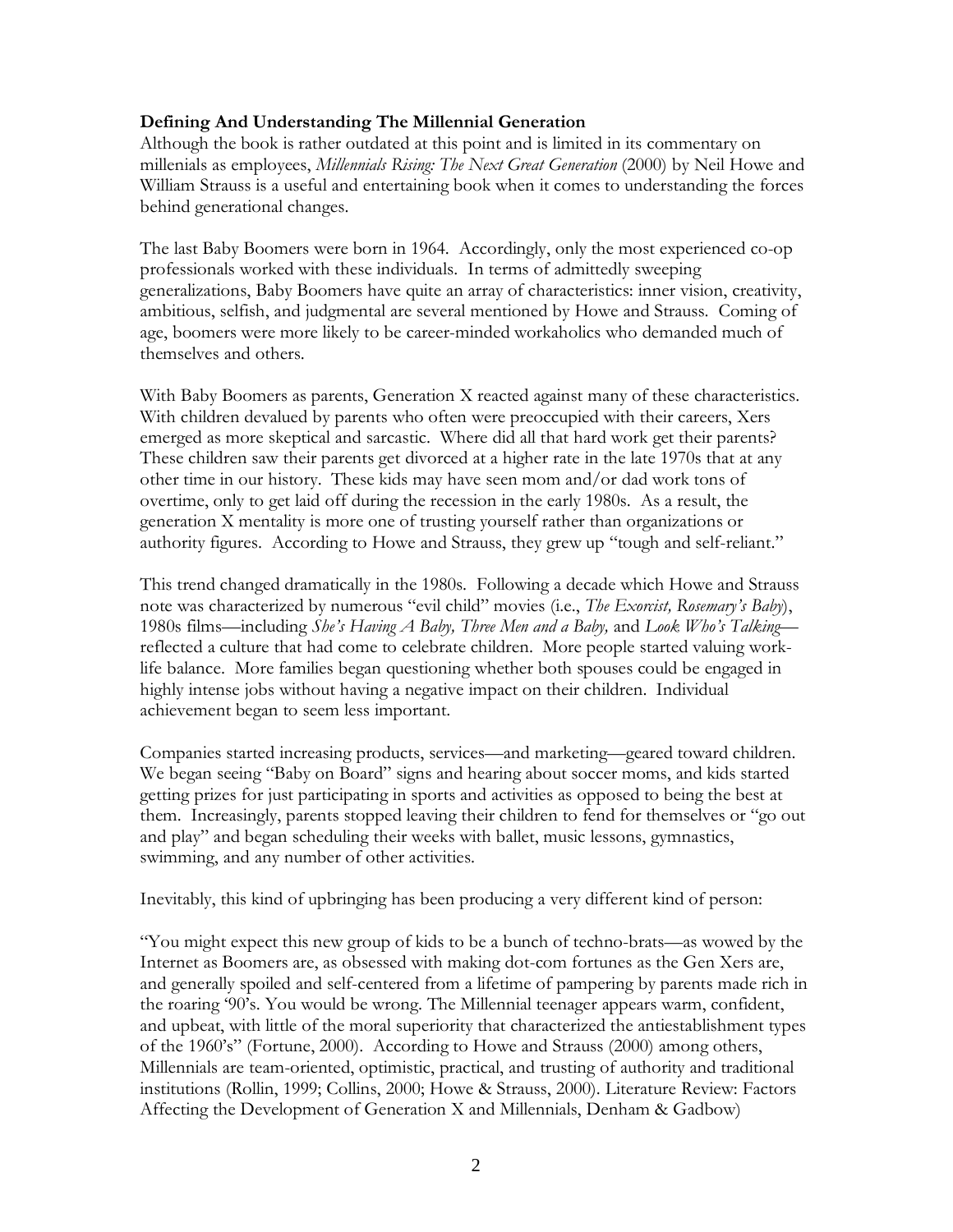Borrowing liberally from Howe and Strauss as well as numerous other authors on the topic, here are traits that we prefer to use in characterizing millennials:

High Expectations: This term captures what various researchers hint at it when talking about today's college students being "pressured," "achieving," and "confident." Basically, today's generation has very high expectations because they have been told all along that they are special and capable of great things.

● Preference for Structure: In the research, you find references to today's college students being "sheltered," "scheduled," and "connected." Between parents planning out much of their activities and technology enabling them to connect readily in a variety of ways, this generation is largely accustomed to high degrees of structure and may be at a loss in situations which lack that structure. In fact, the healthcare industry has already begun looking at steps that healthcare employers will need to take to accommodate the preference for structure in this new generation of workers. Some of them include defining career ladders, establishing thorough orientation programs, and providing mentors to new employees (Tulgan).

Highly Technological: The millennial-era student has grown up with computers, often learning basic computing skills as preschoolers. Today's college student's facility with technology often extends to a strong comfort level with software applications, communication with cellphones, e-mail, instant messaging, and Personal Digital Assistants (PDAs). iPods? On a 60 Minutes segment on October 3, 2004, one millennial half-joked that they were now "required by law." Many researchers cite data indicating that millennials strongly prefer the computer to the television or telephone. Zemke et al. (2000) state that "there aren't just three R;s anymore-as in, reading writing and 'rithmetic—there's a fourth: the Internet. And it's as natural as breathing for Generation Next (i.e., Millennials)."

Highly Attached To Parents: Other terms that one sees in reference to this characteristic include "special" and "sheltered." The term "helicopter parent" apparently was coined in the early 1990s; it first appeared in a Newsweek article on September 9, 1991. This refers to parents who hover over their children—sometimes to the point of offering unwanted assistance to educators. For better and worse, parents are much more engaged in the education of their children—including their adult children who are at college. One might argue that this has already created a closer affinity to family, in general, for these Millennials. At Rumson-Fair Haven, Stephen says "My only financial goal is to put my kids through college. I worry how much I'll have to make." Adam from Washington and Lee says, "I would work at a boring job if I could come home to something satisfying" (Fortune 2000).

● Team-oriented and multicultural: The research all points to a generation that is more comfortable with "we" than with "I." According to Pickett (2004), Rocky Mountain College Vice President for Student Services Brad Nason points to the fact that today's college students have been playing structured team sports as early as age 6. The 2004 movie Meet The Fockers has a scene in which a character has numerous ribbons on his bedroom wall. "I didn't know that they made ninth-place ribbons," another character states. This generation often was rewarded for simply participating in team events as opposed to excelling at them. Jane Buckingham, marketing consultant and head of Youth Intelligence in New York, says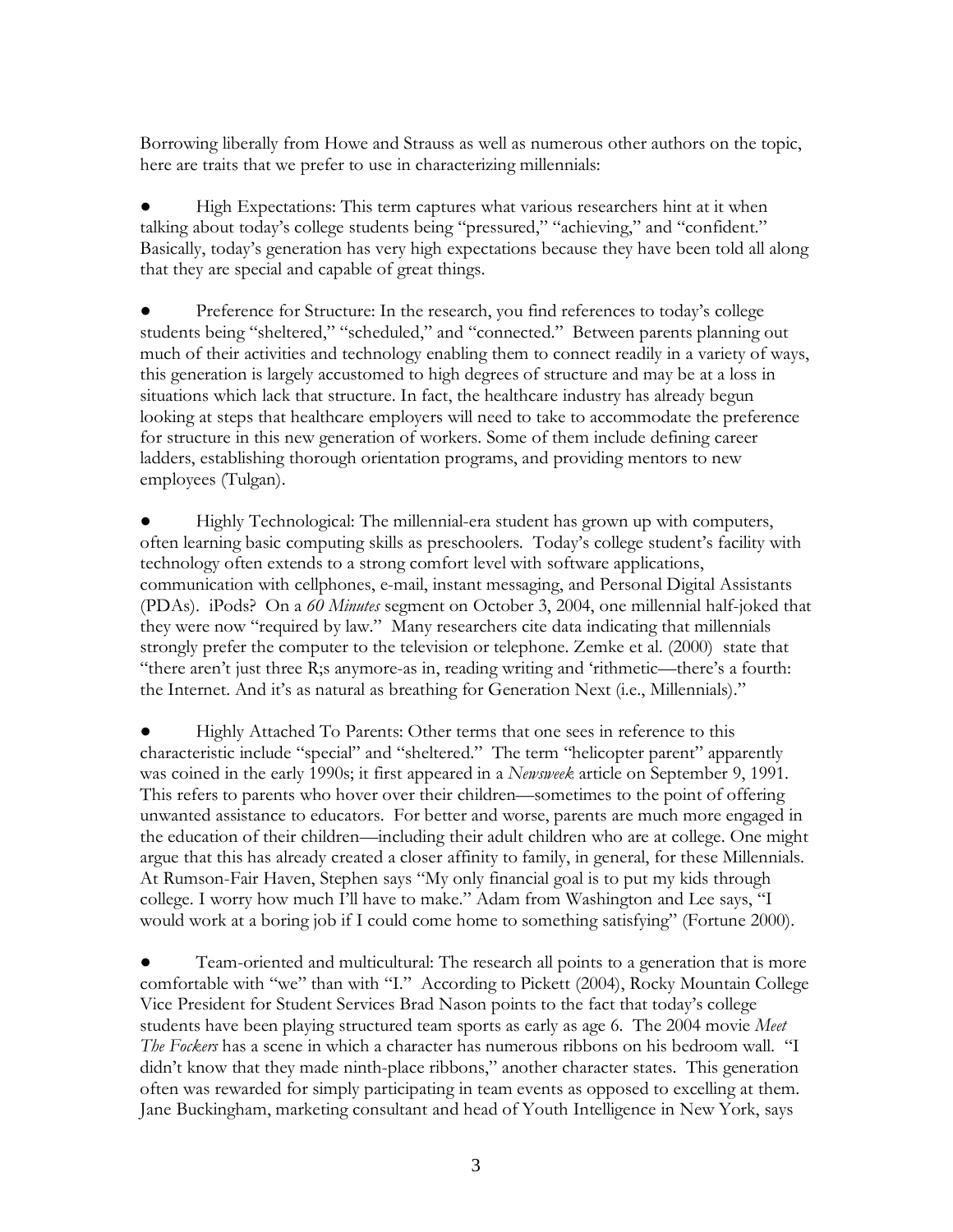"Belonging to a group is so important that I caution anyone advertising to this generation against putting a lone individual in an ad" (Fortune 2000).

With respect to competencies, research shows that Millennials:

- Work collaboratively, gathering information quickly and sharing it readily (Howe & Strauss, 2000; Tapscott, 1998; Zemke et al., 2000)
- Respect diversity, value multiculturalism, and are resilient (Zemke et al., 2000); and
- Converse comfortably and freely on an intellectual plane with adults, and have found that their expressed thoughts are valued much more highly online, where their age cannot be determined (Tapscott, 1998)
- Are brighter than previous generations, scoring 15 points higher in terms of raw intelligence, than kids 50 years ago (Greenfield, 1998)
- Have superior written communication skills (Greenfield, 1998; Tapscott, 1998)

Howe and Strauss actually have written another book—the Recruiting Millennials Handbook which teaches employers and military personnel how to capitalize on this new "we" focus in recruiting.

Additionally, this generation is unprecedented in their exposure to diversity. As a result, they often have a relatively high comfort level when confronted with individuals of different race, religion, and sexual orientation.

Interest in millennials has been increasing dramatically, both on campuses and in the media at large. We thought it would be interesting to devise a survey to assess just how "millennial" our business students at Northeastern really are.

## Surveying Business Students

We surveyed students on the first day of our COPU101 course, "Professional Development For Co-op." This course is a mandatory, one-credit, pass/fail course for all Northeastern students as a prerequisite for co-op. Typically, the course focuses on self-assessment, resume writing, strategic interviewing, and on-the-job performance issues. Business students at NU are required to do co-op, and they typically take COPU101 one semester before they start their first co-op experience.

The survey included 11 "millennial questions" as well as eight questions designed to assess their confidence level in the various subjects taught in the course as well as their expectations about the co-op job search. A total of 197 business students were surveyed. Our primary goal was to better understand who we were really teaching and how to instruct them most effectively. We believed that finding out how "millennial" they were would assist us in adjusting our teaching style accordingly to be most effective with the greatest number of students, recognizing that there will always be individual differences in any group.

The survey results can be seen in the attached document. With one major exception, we found that our co-op students generally did reflect this national trend of exhibiting values consistent with those ascribed to the millennial generation. Here are some highlights of our findings: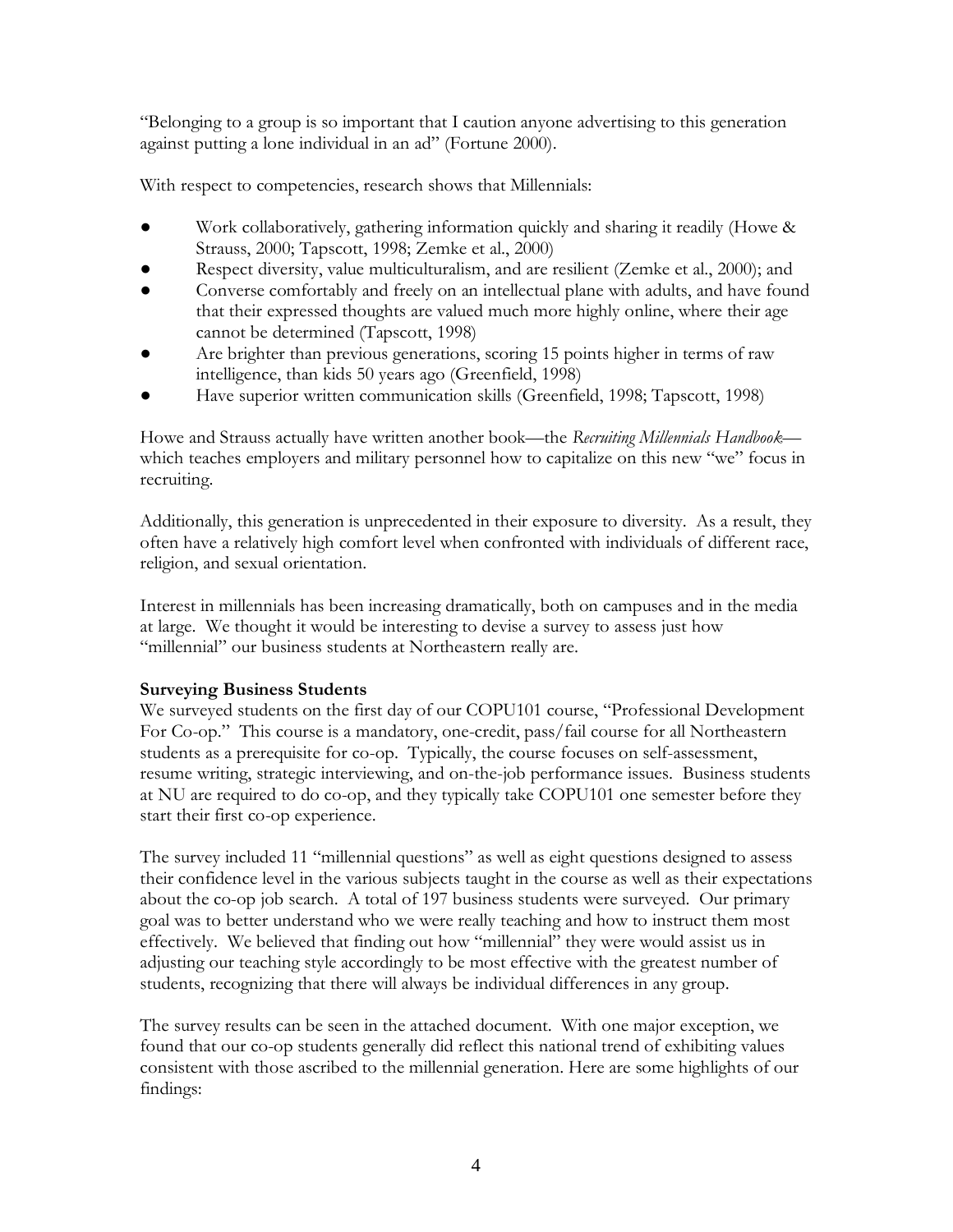● A strong majority (83%) either strongly agreed or somewhat agreed with the notion that their mother or father is their "most important role model."

There were a broad range of responses regarding students' expectations about their parents calling the school in the event of problems, but 17% of respondents strongly agreed with the statement "I expect my parents to contact the university if I need any support or assistance." Adding in those who somewhat agreed with that statement, we see that almost half of our respondents see this development as possible.

As expected, students do have a high comfort level with computers and technology. However, we were surprised by the extent to which our students chose computers over TV. Eight-five percent favored the computer, while only 6% preferred TV.

Reflecting high expectations, a very strong majority (81%) either somewhat agreed or strongly agreed that they should be able to get a great job in the area of their choice for their first co-op.

Four out of five students either somewhat or strongly agreed with the notion that they have had significant exposure to diversity.

One key exception that turned up: A solid majority of our respondents indicated that they didn't mind doing low-level work if necessary on the job. About 68% somewhat or strongly agreed with that statement, countering some research that indicates that millennials in the workplace are reluctant to "pay their dues" by doing low-level work.

We believe that this disparity might reflect a difference in millennials who self-select a program in which full-time cooperative work experience is mandatory as opposed to those who opt against a program in which job experience will be required.

Roughly 86% of our students somewhat or strongly agreed that they enjoy working in teams.

About 75% of our students had favorable attitudes toward doing volunteer work or working for organizations that make the world a better place, which seems consistent with the "civic minded" trait of this generation, valuing collective success more than selfish motives.

• Perhaps most remarkably, 89% of our respondents STRONGLY agreed with the statement that "it's important for me to achieve great things in my career and in my life." Although one of our colleagues questioned who would disagree with such a positive statement, we remained struck by just how strong the response was. It might be interesting to refine this question to confirm the strength of this value.

On the whole, we were surprised by the extent to which our survey appeared to confirm the presence of millennial values in our student population.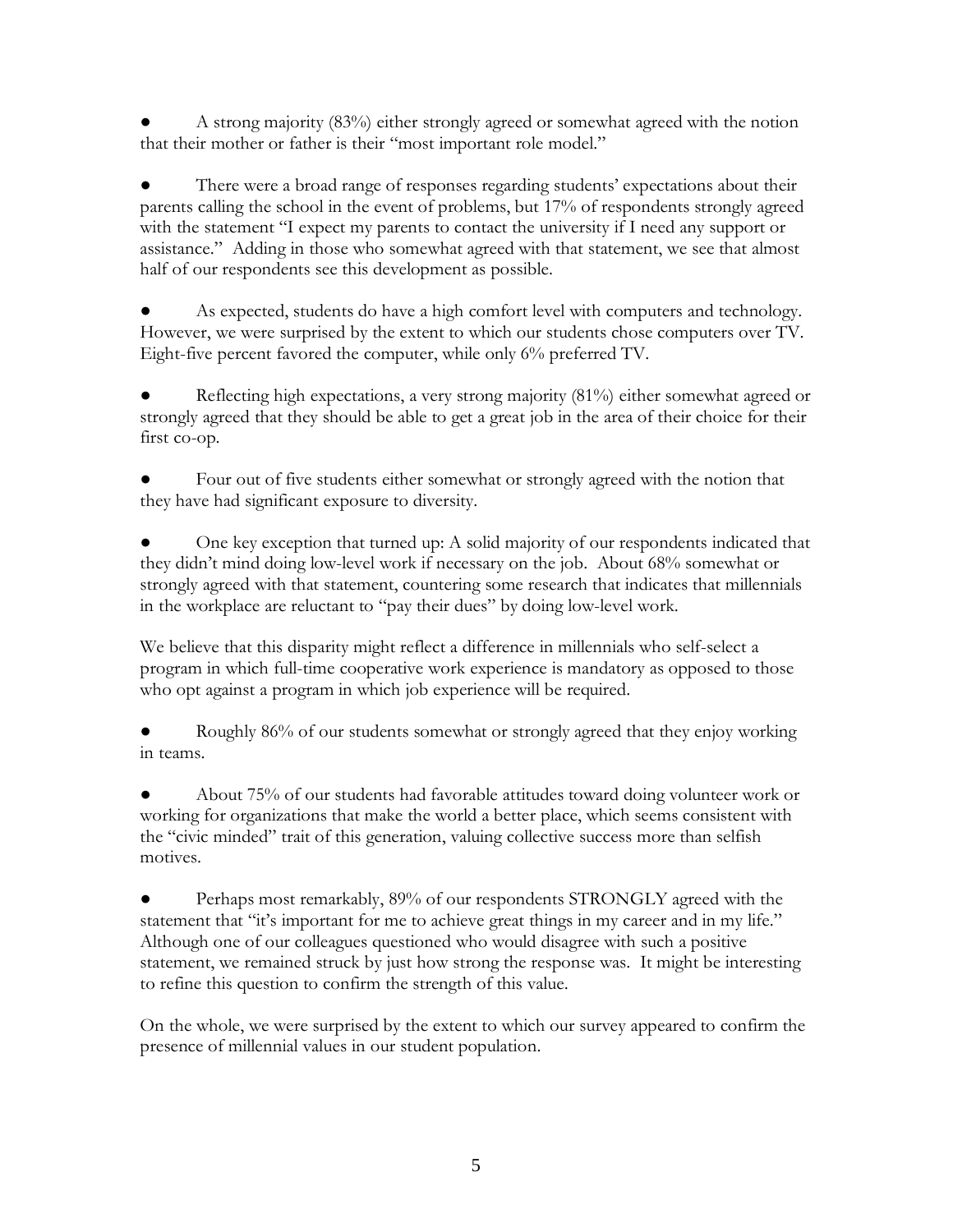#### The Double-Edged Sword of Millennial Characteristics

These millennial characteristics are a mixed blessing for educators who are working with coops and interns. Every single one of them has definite benefits and drawbacks. In addition to identifying those here, we offer our recommendations for dealing with millennials most effectively.

#### Positives of the "High Expectations" Characteristic

In responding to an aspiring fiction writer, author F. Scott Fitzgerald noted that a prospective reader wanted characters that were strong. "After all," Fitzgerald wrote, "you wouldn't be interested in a soldier who is just a *little* brave."

The same is true when considering the benefits of having high expectations. These students don't want to be just a little successful: They are often very ambitious and goal-oriented. We work with intelligent students who expect to succeed. It's challenging but fun to work with students who have big dreams… and who have the confidence, work ethic, and drive to realize those dreams.

I have one student right now who e-mailed me during his first job search. Although he knew that the process was to see me to discuss the jobs that interested him, he e-mailed me to indicate that he had a really busy schedule that week. Acknowledging that I probably would not generally be willing to do business this way, he also created a spreadsheet ranking the jobs and including his rationale for each selection. I wrote back and told him that I would make an exception to my usual policy, given how much effort and thought he had put in to his way of approaching the problem at hand. This was one of the best examples of a student having high expectations and being willing to go the extra mile to make sure he was doing everything he could to accommodate all the demands on his time.

#### Negatives of the "High Expectations" Characteristic

While these students can be challenging and fun, they also challenge us because of their relative labor-intensiveness. Having grown up with highly engaged parents—and with technology that encourages immediate feedback 'round the clock—these students expect us to respond immediately and to be available beyond regular hours.

Additionally, some students who have high expectations don't necessarily have *realistic* expectations. DiGilio & Nelson (Information Outlook, 2004) also caution that many Millennials seem to expect instant gratification for their efforts. In the absence of stimulation and rewards, job performance could very well suffer. Despite the fact that a given student may be a sophomore with no corporate work experience and average grades, that student may operate under the assumption that he or she should have, say, a position making important marketing decisions for an organization. Likewise, we have students who expect a challenging position with great pay but who are reluctant to look beyond jobs within reach of public transportation in downtown Boston. We spend a great deal of time trying to convince students to consider relocation or at least getting a car to open up options.

Students are more fickle now than they were here ten years ago. In the mid-1990s, a sophomore in accounting would be inclined to accept a job at Deloitte and Touche almost without even asking what the duties would be. Today, we have many students who want to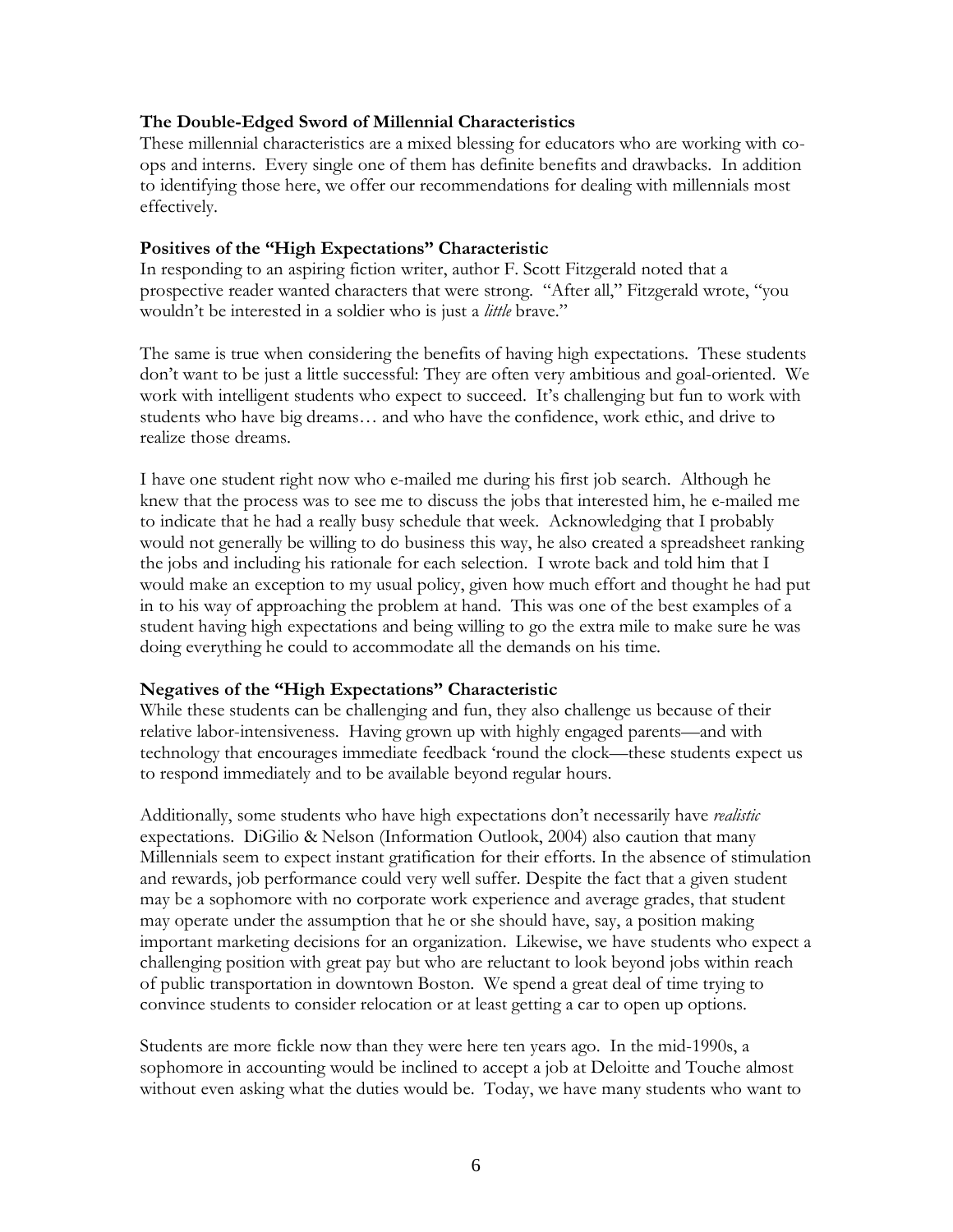decline their first offer—often a very good offer, as well—simply because "It's my first offer, and I really wanted to get some more offers before deciding."

We also see a degree of what we call "pressure paralysis." While some first-time co-op students are knocking on our door months in advance of their first co-op, several others struggle to make time to see us—despite numerous reminders in the prep class. Ironically, our sense is that some students feel that so much is at stake that they become paralyzed when it comes to taking steps toward actually obtaining a job. Similarly, they can become incredibly indecisive when it comes to choosing between multiple offers.

We also worry that having high expectations may lead to making questionable decisions ethically. If living up to their own expectations—not to mention those of their parents—is such a Herculean task, won't some students be tempted to cut corners to get ahead?

## Recommendations Regarding the "High Expectations" Characteristic

How can we capitalize on these positives while contending with the drawbacks? We have a few concrete suggestions:

Push the expectation button: In teaching COPU101—especially in light of the fact that the class is a pass/fail course which students expect to be fairly easy—we find it best to push and challenge students. Sometimes we referred back to the survey itself: "Almost everyone here said that it was important for them to accomplish great things in the career. So our goal is not have an "acceptable" resume—you need to know how to write a *great* resume, and we're going to make sure you know how to do that for the rest of your career."

Recognizing students in class—both for their achievements and, yes, even for just being there—is important; these students have been used to being "special" for most of their lives. One of us took the extra step last fall of bringing a digital camera to class on the first day, taking photos of each student holding up their name card. The next step was to have students fill out 4 x 6 cards with information such as hometown, concentration, career goals, and hobbies. By the second class, the instructor had just about memorized everyone's name and could reel off a few facts about each student. Although this was admittedly laborintensive, it sent the message that the instructor knew his students and was going to push himself as much as he would push them.

Use more advanced materials: In a similar way, we have found it wise to raise the bar when working with students. Instead of simply going over interviewing basics, for example, we developed new classroom assignments in which students would have to master relatively advanced concepts. One exercise required that students learn how to respond to a behavioral-based interview. They had to write three to five specific, true stories and then brainstorm to determine which soft skills (i.e., multitasking, customer-service skills) these stories could be used to prove. Stories that were not specific and vivid had to be revised and resubmitted until they did the job. Behavioral-based interviewing—something we never used to consider teaching to "beginners"—turned out to be the most popular aspect of that course.

We also found it was critical to use advanced materials when teaching diversity in class. Students approached the topic with considerable confidence and expressed dissatisfaction in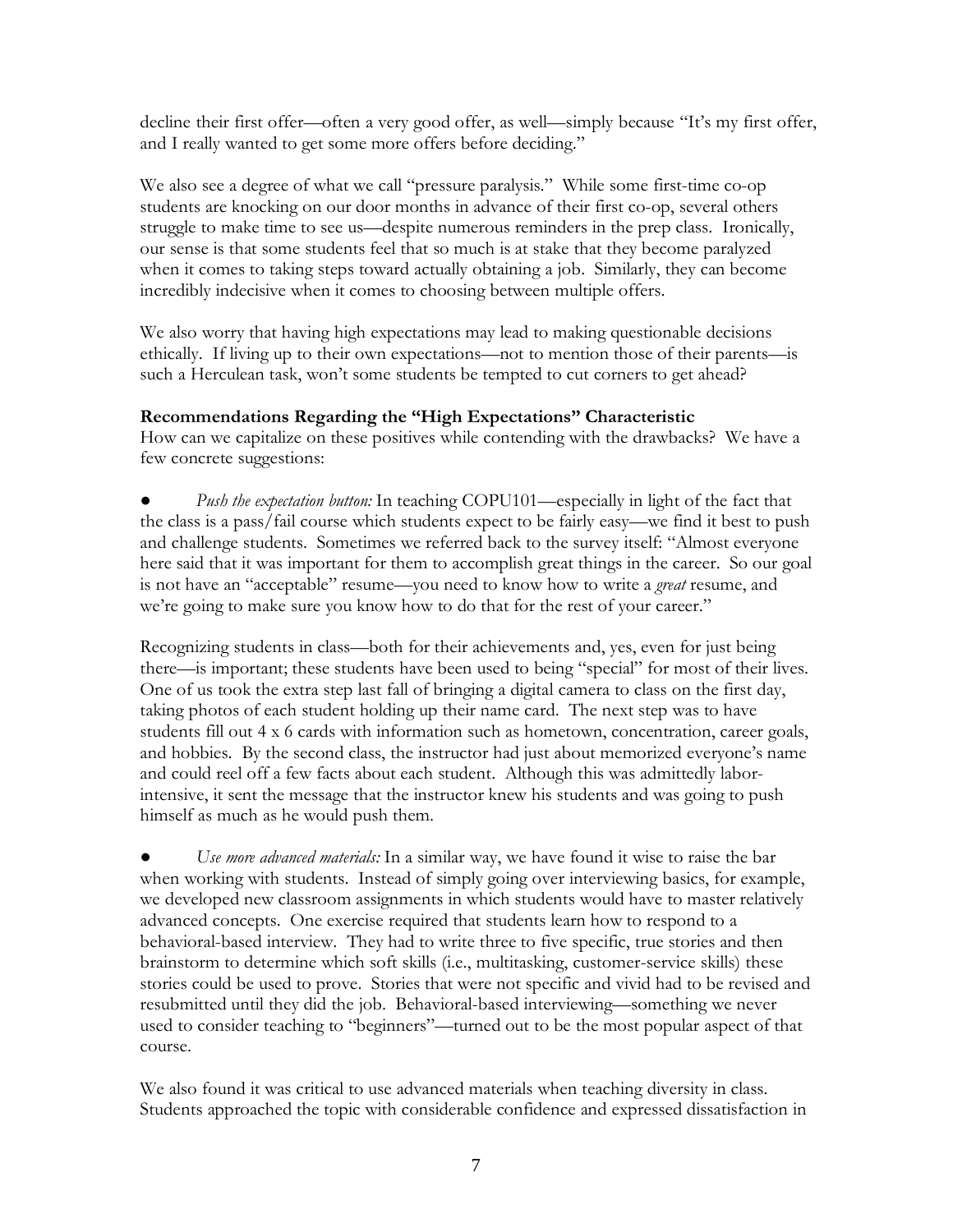many sections about the handling of diversity: They believed they already knew it all. But one of our colleagues came up with a more advanced exercise that gently showed her class that they did NOT nearly know all that they could know on this topic, and her class rated that subject more highly in their course evaluations.

Provide reality checks: As the last example indicates, many students today are not necessarily grounded in reality when it comes to perceptions and expectations. We need to be constructively critical when talking to them about their hopes and dreams as well as their abilities. We require all students to do a practice interview—even those who insist that they already know how to interview because they've had many jobs before. These interviews usually turn out to be humbling experiences—good ways to remind students that there is always more to know about any topic.

Likewise, we have provided reality checks to students when it comes to explaining why they aren't qualified to interview for some jobs. With a student who has been adamantly arguing why he deserves to be on the Microsoft interview schedule, for example, we have been known to pull out a resume of a student who  $\dot{x}$  on the schedule so they can see the disparity between their qualifications and those of the bona fide candidate. Additionally, we might pull out a previous employer evaluation to remind the student that they have some key workplace competencies that need improving before a highly desirable job can be pursued.

The key is to temper expectations without crushing them. In giving feedback, laying out steps that they can take in the short run to get to their "big goals" on a future co-op or after graduation can be very helpful.

#### Positives of the "Preference for Structure" Characteristic

On the positive side of the ledger, many millennial-era co-ops are very organized and good at dealing with a highly directive style of management. They are more trusting of authority and less likely to be rebellious. They like undergoing formal training and development, including skill-building courses such as our Professional Development for Co-op course.

If you like using written materials to explain any aspect of your co-op process, these students generally will be receptive to them. Many of our students enjoy the Find Your First Professional Job textbook and use it faithfully in preparing for interviews.

#### Negatives of the "Preference for Structure" Characteristic

Of course, the majority of organizations do not provide formalized training for co-ops and interns. The figure-it-out-for-yourself nature of many jobs can be more overwhelming and stressful for many of today's students in comparison to their predecessors. After a lifetime of having adults frequently spell out and plan their activities step-by-step, the millennial student-employee sometimes can lack many valuable soft skills: creative thinking; initiative; and the ability to work independently and autonomously all can be lacking. In the world of work, Zemke, Raines, Filipczakk noted that Millennials' liabilities include the need for supervision and structure, and inexperience, particularly with handling difficult people issues (p. 144, Literature Review: Factors Affecting the Development of Generation X and Millennials, Denham & Gladbow).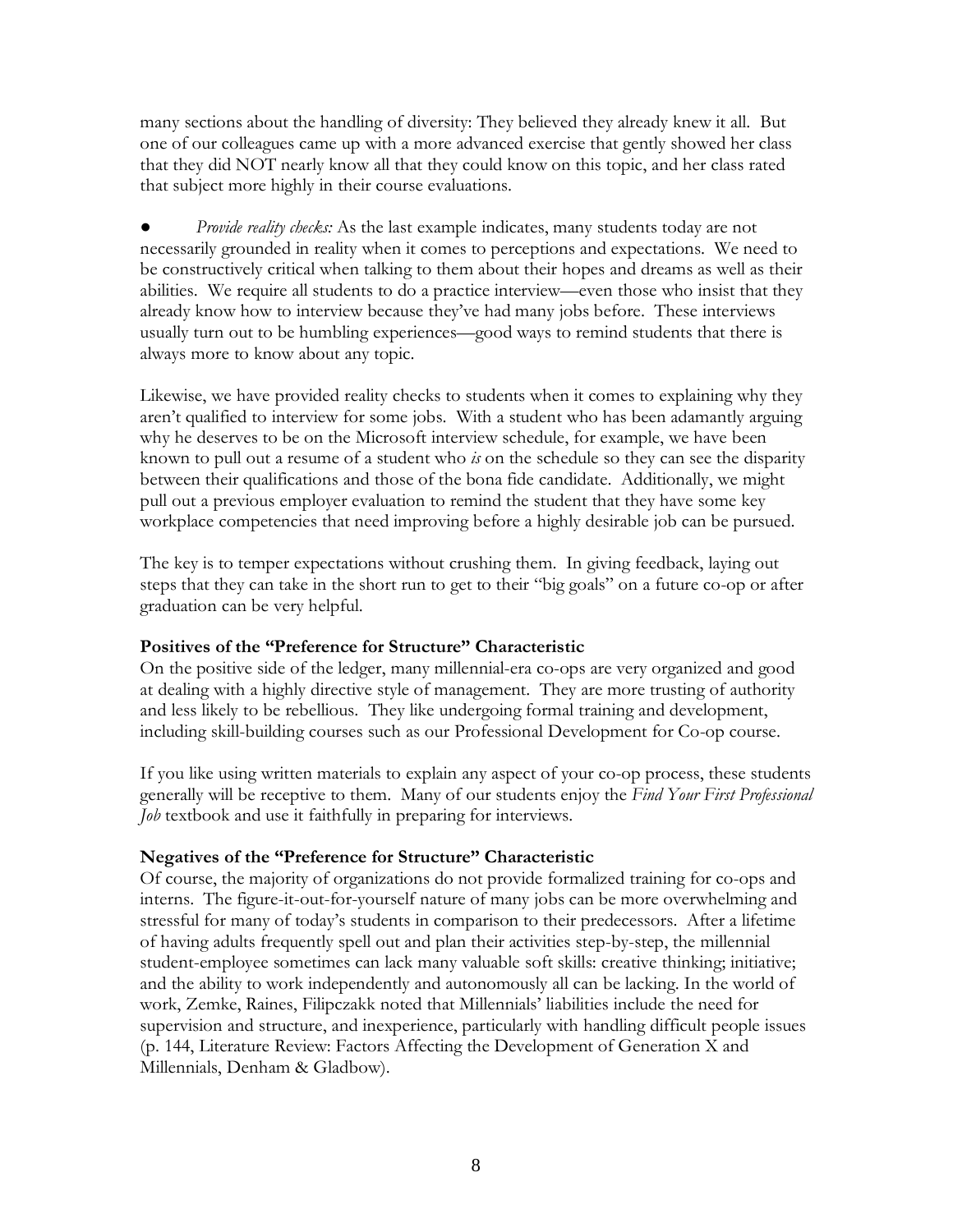Obviously, these traits are more worrisome in some jobs, fields, and industries than in others. "Creative accounting" may be quite undesirable, for example. But almost any positions have moments that require "out of the box" thinking; millennials are more "stay between the lines" thinkers as a generalization.

## Recommendations Regarding the "Preference for Structure" Characteristic

We recommend a balance between giving these individuals the structure that they crave while also fostering the ability to adapt to a lack of structure. For example, our co-op prep course is very clear in terms of course requirements and expectations as laid out in the syllabus, but we find that it's also vital to give students some assignments that require unstructured analysis.

One typical homework assignment gives students many specific examples of behavioralbased interviewing (BBI) questions and answers, showing them how a strong BBI answer has to be vivid, detailed, and grounded in a finite time span. Next, they have to come up with their own true stories and brainstorm to identify how they use their stories to *prove* that they have specific soft skills sought by the interviewer. Although this turned out to be very difficult for some of our sophomores, they ultimately rated this exercise as the most valuable in one of our sections.

One good rule of thumb is to clearly lay out all of the steps and processes involved in the coop or internship job search. We have found that it's good to schedule a follow-up appointment before the student leaves the office and to summarize next steps as closure for each meeting. This seems to be more important to our students today than for those of yesteryear.

Lastly, we use the counseling technique of "modeling" to personalize career path uncertainty or to bring to life problem-solving skills. Hearing our own true stories about the unexpected twists in our careers helps them understand that you can only structure your career to some extent: Ironically, you get them to think of change as part of the way of structuring their careers! Spending more time to reassure them that dealing with unstructured situations is a muscle that they need to grow seems to be resonating well so far.

## Positives of the "Highly Technological" Characteristic

In a workforce that is graying as Boomers approach retirement age, the workplace values technologically competent employees in a wide array of fields. Millennials' facility with the Internet and numerous software applications is a definite asset in many jobs, as is their ability to master new technologies rapidly—especially given that technological change is a very common trait in the  $21<sup>st</sup>$  century workplace.

## Negatives of the "Highly Technological" Characteristic

Over the last decade, we have found it necessary to spend much more time cautioning students about the abuse of technology in the workplace. It's not so much that the typical student is trying to "get away with" using Instant Message programs, personal e-mails, Personal Digital Assistants (PDAs), and cellphones at work. It's more that technology has become completely ingrained into their lifestyle. Used to answering their cellphones or using IM while doing their homework, it seems perfectly natural to them that they should keep doing so in the workplace. When you're "constantly connected," it can be a struggle to cut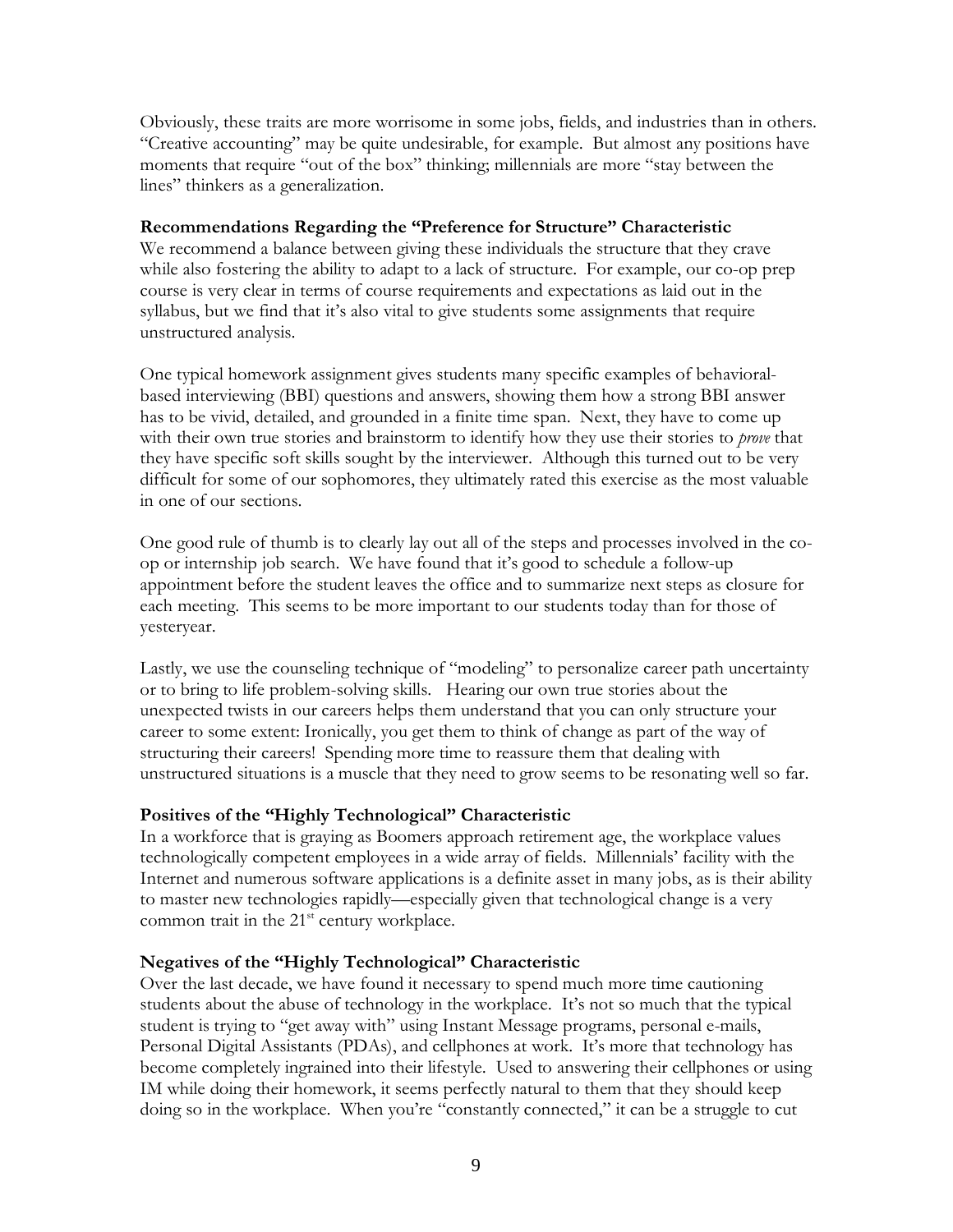that connection. At a recent Red Sox game attended by someone we know, a fan was overheard saying, "Oh, shoot, I remembered my BlackBerry!" He then proceeded to check his e-mail and make numerous phone calls for the next several innings, basically ignoring the game. Obviously, the technology habit can be compellingly compulsive.

An additional issue is that the use of technology in the workplace can be a gray area for coops and interns. In some organizational environments, it may be okay to answer the occasional cellphone call, check personal e-mail, or surf the net at lunch or during downtime. In other places, the Internet is strictly off-limits at all time. Learning to figure out workplace norms regarding technology can be tricky.

## Recommendations Regarding the "Highly Technological" Characteristic

Using mini-cases, anecdotes, and true horror stories written by our students, we find it useful to bring these dilemmas to life and to have dialogue about what might or might not be professionally acceptable in this area. One mini-case is written by a student who was fired from his job because he received a pornographic cartoon at his work account, and he simply forwarded it on to his school account. Students are sometimes shocked to hear that this sort of transgression could lead to termination. For that matter, some are stunned to learn that organizations have a perfectly legal right to "sniff" any e-mails in search of music files, pornography, or other material that is not work-related. Hearing true stories and debating some gray-area scenarios seems to make the issue more real; it puts it on their radar screen.

Likewise, once a first-time co-op accepts a job, we find it helpful to discuss success factors and potential pitfalls for co-ops, focusing on the transition from the student role to the role in which being an employee is primary. As a student—and a customer of the university certain behaviors are acceptable that no longer remain appropriate once the student becomes an employee, a service provider to an organization. Getting students to think of themselves as employees first can be useful here. Lastly, we make sure that students read and re-read the fourth chapter of Find Your First Professional Job, which reviews at length what's at stake when students work as co-ops and interns as well as many ways in which they can prevent problems from arising.

## Positives of the "Highly Attached To Parents" Characteristic

Quite frequently, today's students come to us with a strong sense of self-confidence, borne of years in which parents' behaviors reminded them of how special they are. One of our Taiwanese students admitted that he was envious of his American peers because of their self-confidence. Growing up, he said that he always was told that he was not smart or capable, and he still has a hard time believing that he is really as good as his co-op coordinator thinks he is.

Our students have a strong support system in their parents, who are more inclined to do what it takes to ensure that they're successful. We hear many stories of students receiving exceptional emotional and financial support from their parents in their quests to live up to the big dreams that they share with their parents. These students are more trusting of adults and authority figures as well.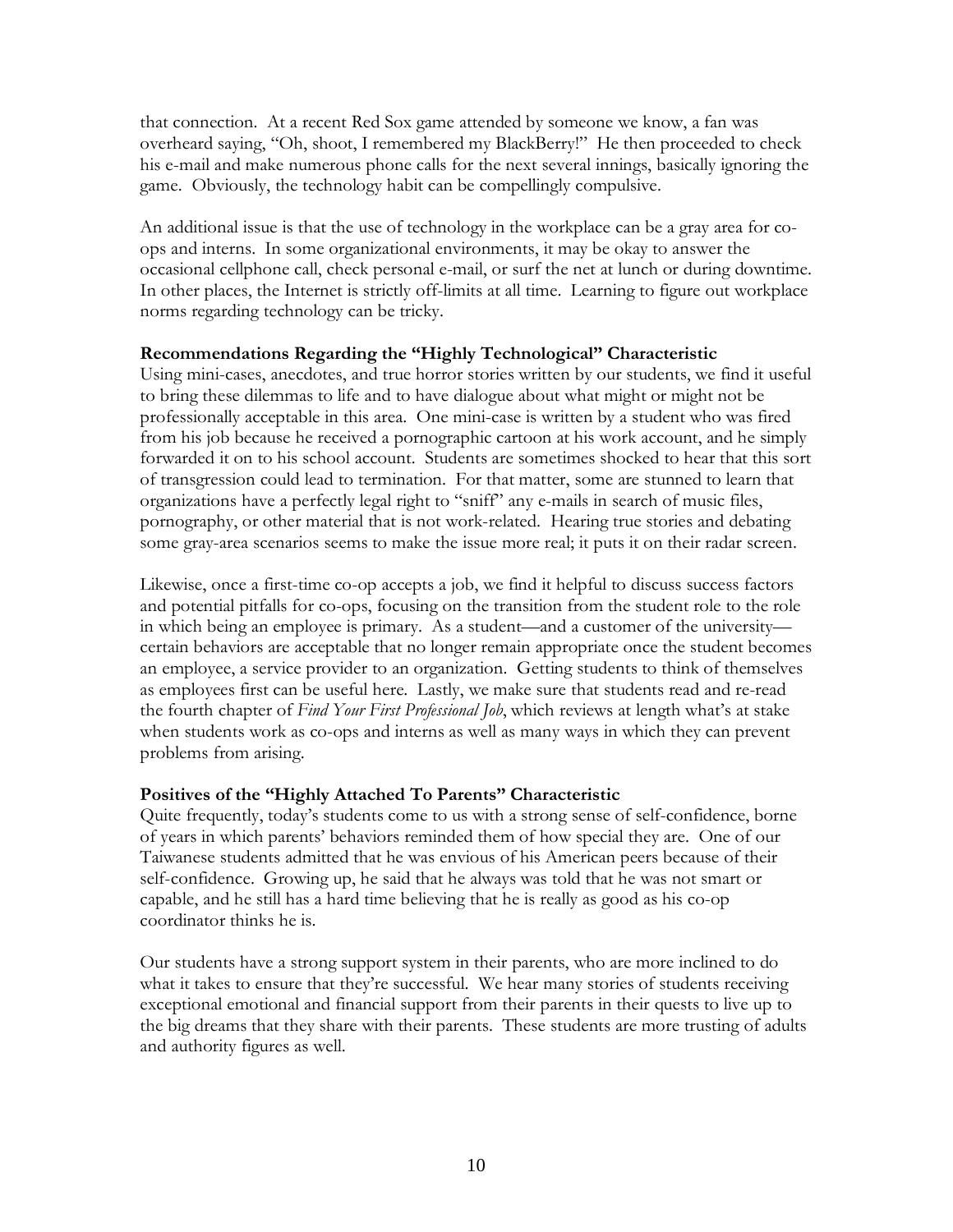#### Negatives of the "Highly Attached To Parents" Characteristic

This trait inevitably makes some of our students much more labor-intensive. Parents call coop coordinators much more often than they did ten years ago, sometimes just wanting to understand but also wanting to intervene when a student has been struggling through a job search or in the job itself. We have even had some parents calls employers directly because a problem at work. These "helicopter parents" aren't always helpful in resolving conflicts; in fact, they become another constituency that must be handled carefully.

Because students value their relationships with parents highly, we have to deal indirectly with "parent experts." A first-time co-op may say, "My dad really thinks I should have an Objective section on my resume…" or "My parents think it's ridiculous that I have to do an entry-level job…" Although some parents can be useful resources, sometimes we have to counter the misperceptions and fallacies that they may have about co-op and careers.

The fact that our students have been "sheltered" and consider themselves "special" can cut both ways as well. Right now we have a student working in a terrific job with one of most attractive employers, and he's blowing it by being late on a regular basis. Even worse, this student already had issues in his previous co-op, where he admittedly wasn't a great match for the highly conservative environment but responded by surfing the net and showing no initiative. This student's mother has been quick to defend his behavior and to attempt to pull strings when he's been on thin ice, rather than helping us out by making it clear that his performance needs to be good regardless of whether everything is perfect in his job situation. Our sense is that the student is a nice enough guy but rather entitled.

In one of our classes last year, one of our students complained about a behavioral-based interviewer asking her to describe a specific time in which she had encountered and overcome adversity. "I'm 19 years old: I've never had to overcome adversity!" she said. While it's true that a young adult may have had fewer opportunities to deal with adversity, we also believe that this is more common with the millennial generation. With parents who are highly involved—ready to step in and solve problems—and a society that is more likely to reward participation rather than critique it, our present-day students often have had fewer opportunities to contend with life's obstacles on their own. As a result, struggling with the aforementioned behavioral-based interviewing question is the least of their problems! How does such a student deal with making a big mistake at work brought to their attention? How do they know how to handle a difficult co-worker or a problem with too much or too little work? We can't assume that our students necessarily will have the initiative and creativity to be problem solvers, given that they may lack significant experience with that core competency.

#### Recommendations Regarding the "Highly Attached To Parents" Characteristic

For starters, we have to acknowledge that parental influence is important to many of our students and can be quite helpful. Yet at times we also need to remind students of the limits and biases of their parents' perspectives. This requires diplomacy. We may something like "It's great that your parents are so interested in your career and that they want to help you out all they can. However, we also need to remember that your parents aren't the ones with the expertise that can only be derived from helping hundreds of students find the best possible co-op job or internship. I have been down this road many times, and I have a good sense of what jobs are really plausible for you in the marketplace."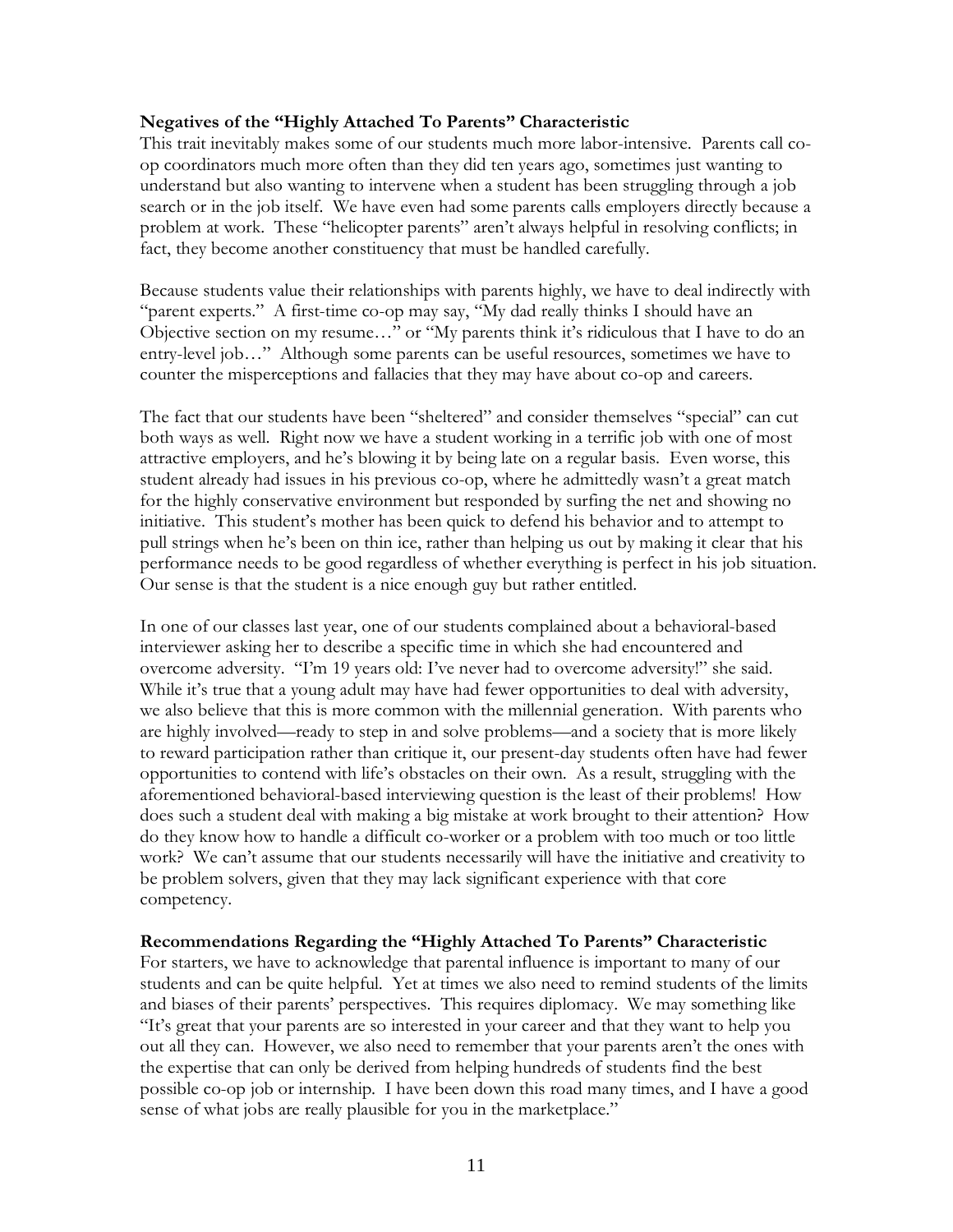It can be helpful to remind students that most workplaces are meritocracies: Those who work hard generally will be rewarded with more responsibility, better references, and a deeper set of skills. These things don't happen magically or unconditionally; they have to be earned: Employees don't get a trophy or a ribbon for just showing up at work.

Lastly, we find it useful to encourage our students to think of us as their supervisors rather than as their parents or professors. What does this mean? If they're going to be late or absent from a co-op class or appointment, we expect advance notice via e-mail or voice mail. We expect them to take the initiative in making sure they understand our expectations and are clear on all steps and processes, as opposed to structuring everything for them or holding their hand throughout a job search or a placement period. Basically, we do this to try to help them be more ready to display the autonomy and initiative that will become more important in the workplace.

#### Positives of the "Team-oriented" Characteristic

For a long time, our College of Business Administration has required students to work in teams in the classroom—groups that are selected by the professor. The rationale is that employees have to work in groups in organizations, and they usually don't get to pick their co-workers. Today's team-oriented millennial students are much more comfortable with this practice than the wary Generation X students, who had more of a "you can only trust yourself" attitude. So this comfort and competency as team members is a real positive for Millennials.

This generation's comfort level with diversity is also unprecedented in our nation's history. Our society has become more diverse, and diversity is discussed much more openly now, giving more visibility to and contact with individuals of different races, religions, and sexual orientations. As such, today's students seem to be readily accepting of the heterogeneous groups that typically comprise organizations.

## Negatives of the "Team-oriented" Characteristic

The flipside of being comfortable in teams is that many Millennials have difficulty in terms of working independently and taking initiative as an individual. Likewise, even some of our excellent co-ops are surprisingly weak when it comes to self-awareness. In a society that increasingly rewards for participation rather than achievement, our students struggle to understand and articulate their own strengths and weaknesses in comparison to their peers.

Although our students are much more appreciative and accepting of diversity and teamwork, they also may be likely to overrate their understanding of how these issues affect workplaces. In short, they equate exposure to teams and diversity to mastery of the complex issues that may arise in organizations related to these topics.

#### Recommendations Regarding the "Team-oriented" Characteristic

First, we suggest using tools and techniques that will enhance self-awareness. Using inventories of skills and interests—whether customized or formalized in the form of the Myers-Briggs and Campbell-Strong inventories—can be helpful in understanding how they may differ from their peers. Likewise, classroom exercises in which we show students how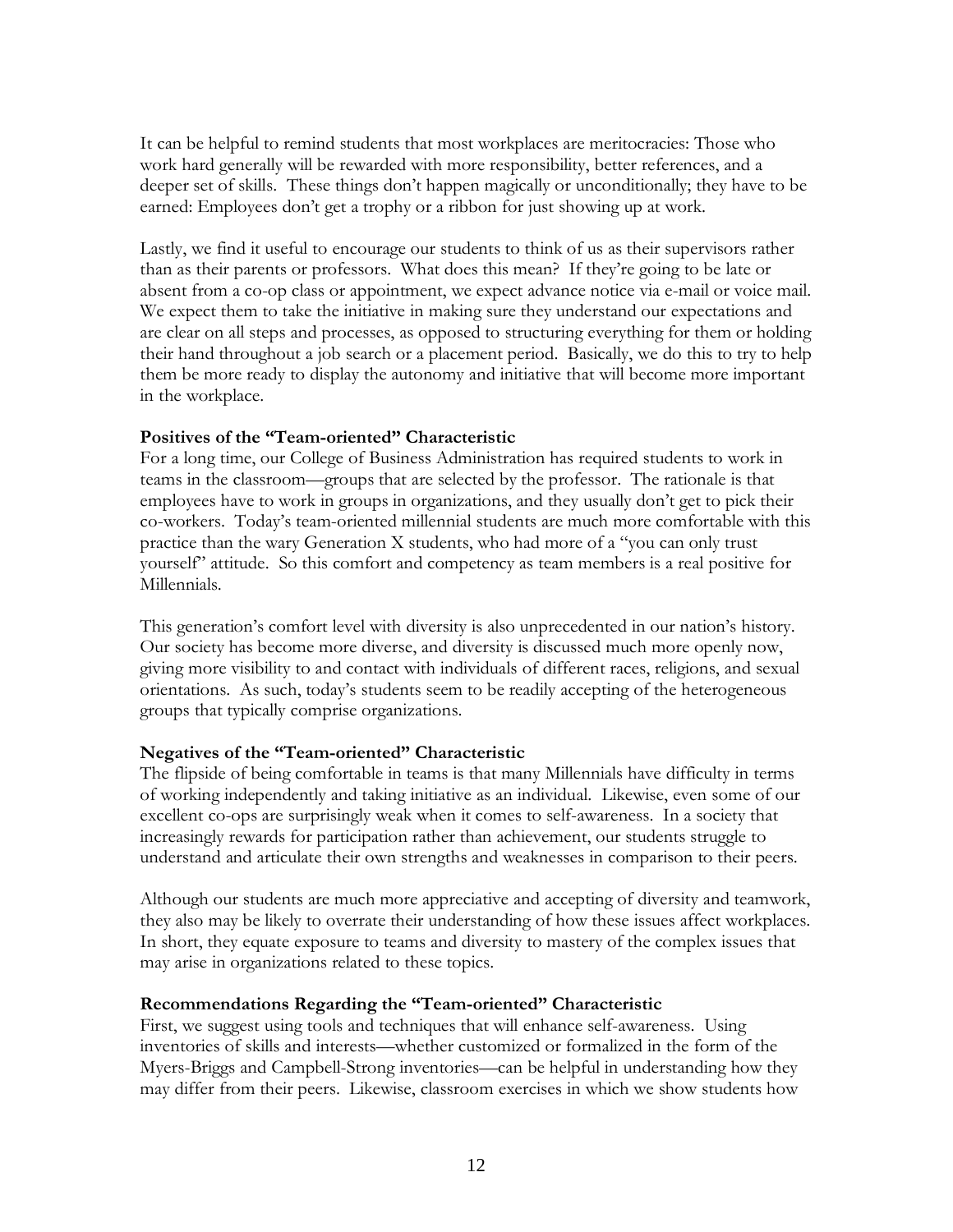to customize their interviewing strategy for a specific job description—contrasting the strategies of different students—can be helpful in building this muscle.

Students also need constructive "truth medicine." We have many students who are prone to either underrating or overrating themselves in the context of available jobs in their field. We meet with students individually to make sure that they aren't either selling themselves short or setting themselves up for failure based on the jobs that wish to pursue. If a student expresses interest in a job that is too advanced, we won't simply say "No;" we'll point out an entry-level or intermediate job that has proven to be a useful prerequisite for the more advanced job. This also helps students understand the individualized nature of career paths.

Finally, we need to recognize that these students *are* capable of handling relatively advanced concepts when it comes to diversity. One of our colleagues simply developed a more challenging diversity exercise that assumed good fundamental knowledge. This exercise implicitly acknowledged their strength but also showed them that there was still much more to learn.

## Further Implications for Co-op and Internship Professionals

We believe that our research and experiences indicate that there is a great realm of possibility for co-op and internship professionals who are concerned with maximizing effectiveness with a student population that is ever-changing in its composition. Therefore, we suggest consideration of the following factors as we move forward in understanding of generational differences in our student-employees.

#### Need for Additional Research on Co-op Populations

We would like to see our colleagues at other institutions perform additional research to see how widespread the millennial phenomenon really is. We would be interested in seeing how prevalent millennial attitudes are among co-ops nationally and internationally, given that the existing generational research that we have seen apparently does not pertain to individuals outside the United States. It would be interesting to learn more about whether these trends are true in Canada, given the size and scope of many excellent co-op and internship programs north of the border.

## Need to Monitor Changing Values of Students Continually

The shifts that we have experienced at Northeastern remind us that we must be vigilant in assessing our changing student populations on an ongoing basis. Through continual surveys and ongoing dialogue with our colleagues here and elsewhere, we can understand whether generational differences are more or less prevalent in various majors or at different institutions.

In terms of monitoring the latest research and publications on the millennial generation, we would recommend the following website: http://www.lifecourse.com/media/clips.html

This site is affiliated with Howe and Strauss and offers a frequently updated archive of articles on this topic.

#### Predictions for Mini-Millennials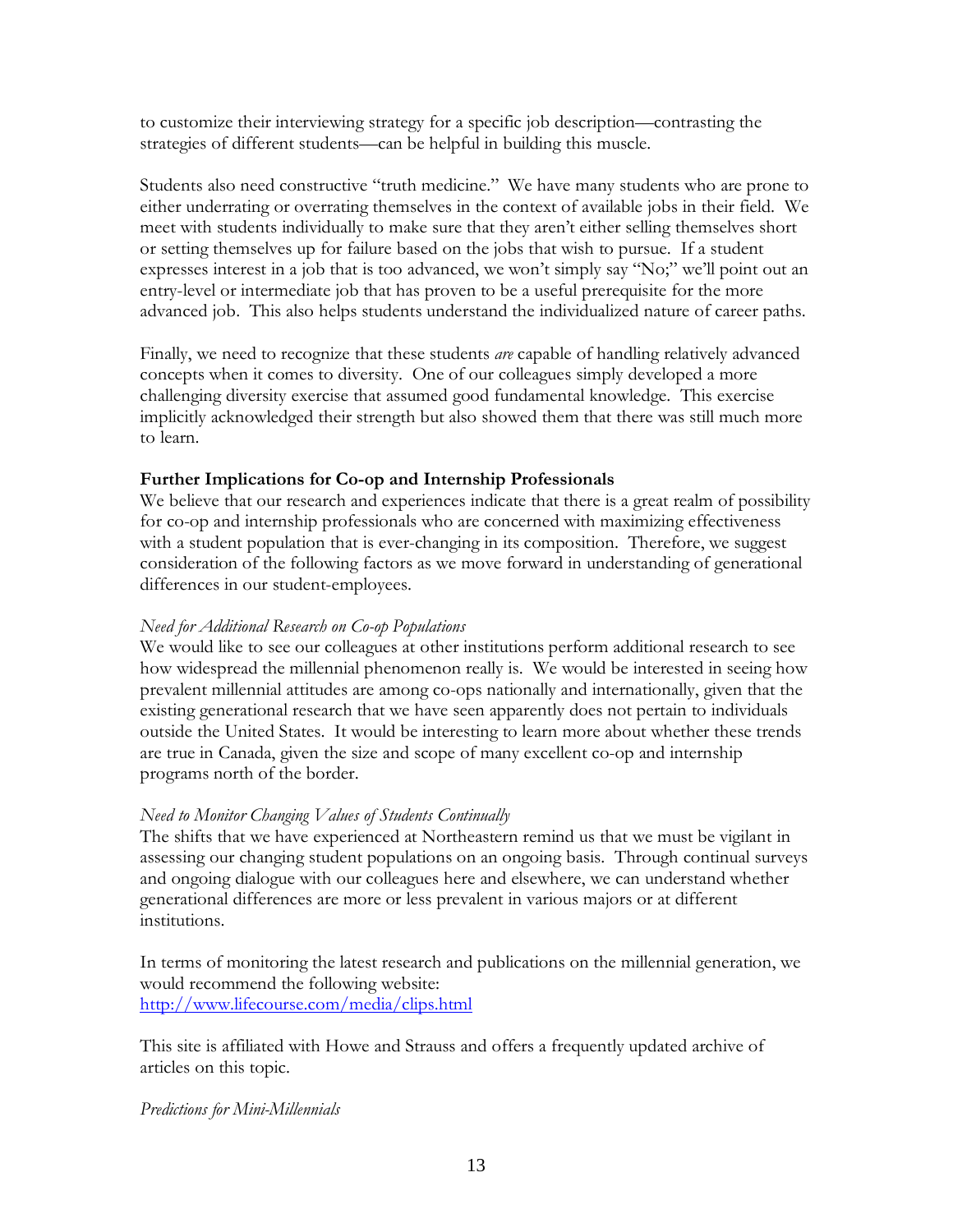There is already some research available as well as some prognostication on "minimillennials"—children born since the year 2000 and who won't even be coming our way until approximately 2018! According to Howe (2000), a new generation comes along about every 22 years. Parker (2005) notes that some of the millennial characteristics already appear to be shifting in intriguing if unsettling ways. For example, the aftermath of 9/11 has increased concern regarding the safety of children. In response, the Japanese city of Osaka and a school in Denmark are using microchips planted in children's clothes or school bags in order to track students' location at all time. Obviously, this is the intersection of our increasingly technological culture as well as the growing desire for parents to structure and control their children's lives.

We predict that efforts such as these ultimately could lead to a backlash, and another generational shift should ensue. Fed up with overly controlling parents, governments, and technologies, the next generation may shift away from being more civic-minded and more adaptive—at least this would be consistent with what Howe and Strauss postulate when they discuss how generations run in cycles. If this does hold true, we would expect that the next generation would be characterized by cautiousness, a "compromising and accommodating" spirit, and a sense of work as a duty. It will be interesting to see how this plays out.

#### Need to Continually Adjust Teaching Tools and Counseling Style

Above all, we believe that co-op and internship professionals must not be wedded to using the same teaching tools and counseling style over long periods of time. Our students will continue to change; we also must continue to change our methods appropriately to make sure our students are getting what they need. Ten years ago, we had no co-op prep course, no co-op textbook, and we did relatively little with students to make sure that they understood professional behavior in the workplace.

To survive and succeed, we have made dramatic changes in all of these areas. All Northeastern students now must take a co-op prep course before going on co-op for the first time. Efficiently run in groups of 20 to 40 students, these students cover the fundamentals of co-op preparation, including resume-writing, strategic interviewing, and onthe-job performance. We bring in panels of upperclassmen and employers to tell their stories, ease the anxiety over transitioning into the workplace, and model appropriate behaviors for co-ops and interns. Likewise, our co-op textbook has been through about seven or eight iterations over as many years, always attempting to adjust to the ever-changing needs of our students and employers. The chapter that has grown and changed the most has been the on-the-job behavior chapter, as new technologies and complexities have needed to be reflected there.

## Final Thoughts

At the first-ever Practice-Oriented Education conference—held at Northeastern University in April 2001—professor and noted researcher Stephen Brookfield delivered a speech that continues to haunt us.

Brookfield described how he used to handle teaching the first day of his favorite class. It all sounded great: He told his students how much they already knew about the subject and about how it was okay to make mistakes and how he himself has made many mistakes as a teacher. He told them that when something went wrong in the course, he didn't want the